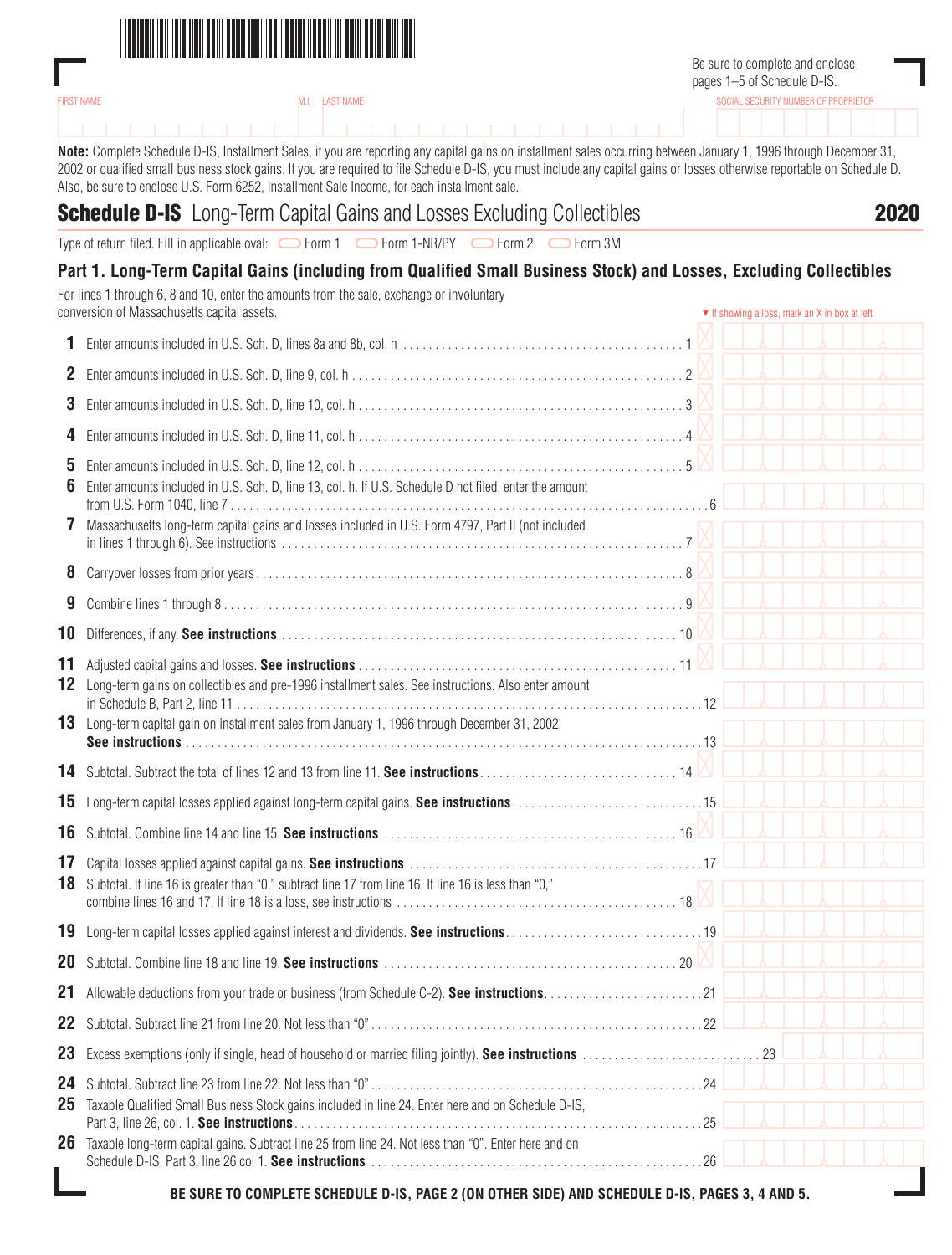

## **Part 2. Long-Term Capital Gains and Losses On Installment Sales from January 1, 1996 Through December 31, 2002**

|              | For lines 1 and 2, enter in the appropriate column<br>amounts from the sale, of long-term installment sales<br>from January 1, 1996 through December 31, 2002. | A. Held more than one year<br>but not more than two years |  | <b>B.</b> Held more than two years<br>but not more than three years |  |
|--------------|----------------------------------------------------------------------------------------------------------------------------------------------------------------|-----------------------------------------------------------|--|---------------------------------------------------------------------|--|
|              | Long-term gain on installment sale from January 1, 1996                                                                                                        |                                                           |  |                                                                     |  |
| $\mathbf{z}$ | Long-term capital losses applied against long-term<br>$\mathfrak{D}$                                                                                           | ▼ If showing a loss, mark an X in box at left             |  | ▼ If showing a loss, mark an X in box at left                       |  |
| 3            | Subtotal. Combine line 1 and line 2. See instructions                                                                                                          |                                                           |  |                                                                     |  |
| 4            | Short-term capital losses applied against long-term                                                                                                            |                                                           |  |                                                                     |  |
| 5.           | $5 \nightharpoonup$                                                                                                                                            |                                                           |  |                                                                     |  |
| 6            | Allowable deductions from your trade or business                                                                                                               |                                                           |  |                                                                     |  |
|              | Subtotal. Subtract line 6 from line 5. Not less than "0" 7                                                                                                     |                                                           |  |                                                                     |  |
| 8            | Excess exemptions (only if single, head of household or married                                                                                                |                                                           |  |                                                                     |  |
| 9            | Taxable long-term capital gains. Subtract line 8 from line 7.<br>Not less than "0." Enter result here and on Schedule D-IS,<br>$\mathsf{Q}$                    |                                                           |  |                                                                     |  |

**BE SURE TO COMPLETE SCHEDULE D-IS, PAGES 3, 4 AND 5.**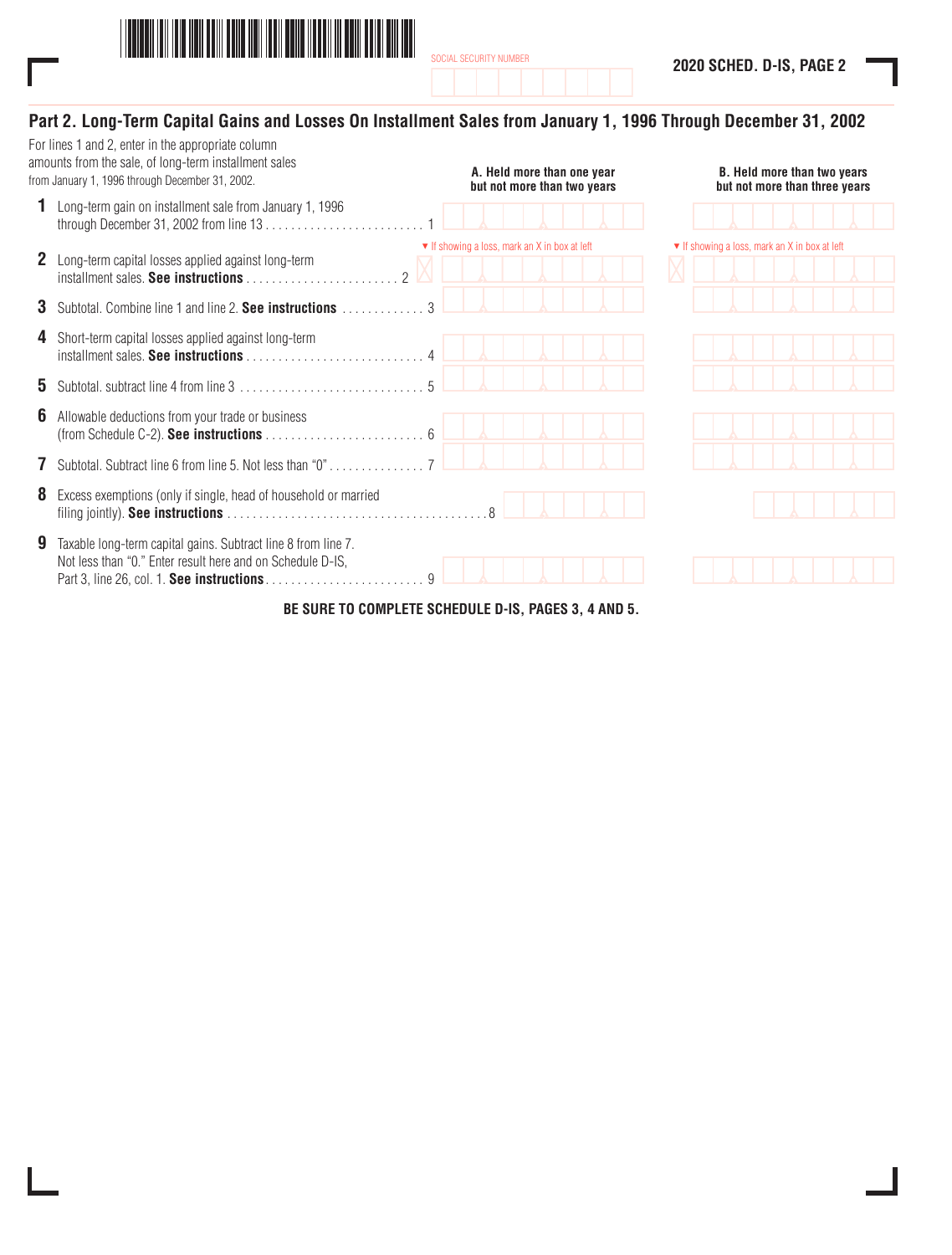

ı

**2020 SCHED. D-IS, PAGE 3**

Be sure to complete and enclose pages 1–5 of Schedule D-IS.

| <b>FIRST NAME</b> |  | M.I. LAST NAME |  |  |  |  |  |  |  |  |  |  | SOCIAL SECURITY NUMBER OF PROPRIETOR |  |  |
|-------------------|--|----------------|--|--|--|--|--|--|--|--|--|--|--------------------------------------|--|--|
|                   |  |                |  |  |  |  |  |  |  |  |  |  |                                      |  |  |
|                   |  | .              |  |  |  |  |  |  |  |  |  |  |                                      |  |  |
|                   |  |                |  |  |  |  |  |  |  |  |  |  |                                      |  |  |

## **Part 2. Long-Term Capital Gains and Losses On Installment Sales from January 1, 1996 Through December 31, 2002** (cont'd.)

|    | For lines 1 and 2, enter in the appropriate column<br>amounts from the sale, of long-term installment sales<br>from January 1, 1996 through December 31, 2002.                        |               |                                               |  | C. Held more than three years<br>but not more than four years |  |  | D. Held more than four years<br>but not more than five years |  |  |
|----|---------------------------------------------------------------------------------------------------------------------------------------------------------------------------------------|---------------|-----------------------------------------------|--|---------------------------------------------------------------|--|--|--------------------------------------------------------------|--|--|
|    | Long-term gain on installment sale from January 1, 1996                                                                                                                               |               |                                               |  |                                                               |  |  |                                                              |  |  |
|    | <b>2</b> Long-term capital losses applied against long-term<br>$\mathfrak{D}$<br>$intallment$ sales. See instructions $\ldots$ , $\ldots$ , $\ldots$ , $\ldots$ , $\ldots$ , $\ldots$ |               | ▼ If showing a loss, mark an X in box at left |  |                                                               |  |  | ▼ If showing a loss, mark an X in box at left                |  |  |
| 3  | Subtotal. Combine line 1 and line 2. See instructions                                                                                                                                 | $\mathcal{S}$ |                                               |  |                                                               |  |  |                                                              |  |  |
| 4  | Short-term capital losses applied against long-term                                                                                                                                   |               |                                               |  |                                                               |  |  |                                                              |  |  |
| 5. |                                                                                                                                                                                       |               |                                               |  |                                                               |  |  |                                                              |  |  |
| 6  | Allowable deductions from your trade or business                                                                                                                                      |               |                                               |  |                                                               |  |  |                                                              |  |  |
|    | Subtotal. Subtract line 6 from line 5. Not less than "0"                                                                                                                              |               |                                               |  |                                                               |  |  |                                                              |  |  |
| 8  | Excess exemptions (only if single, head of household or married                                                                                                                       |               | $\mathcal{R}$                                 |  |                                                               |  |  |                                                              |  |  |
| 9  | Taxable long-term capital gains. Subtract line 8 from line 7.<br>Not less than "0." Enter result here and on Schedule D-IS,                                                           | Q             |                                               |  |                                                               |  |  |                                                              |  |  |
|    |                                                                                                                                                                                       |               |                                               |  |                                                               |  |  |                                                              |  |  |

**BE SURE TO COMPLETE SCHEDULE D-IS, PAGES 4 (ON OTHER SIDE) AND 5.**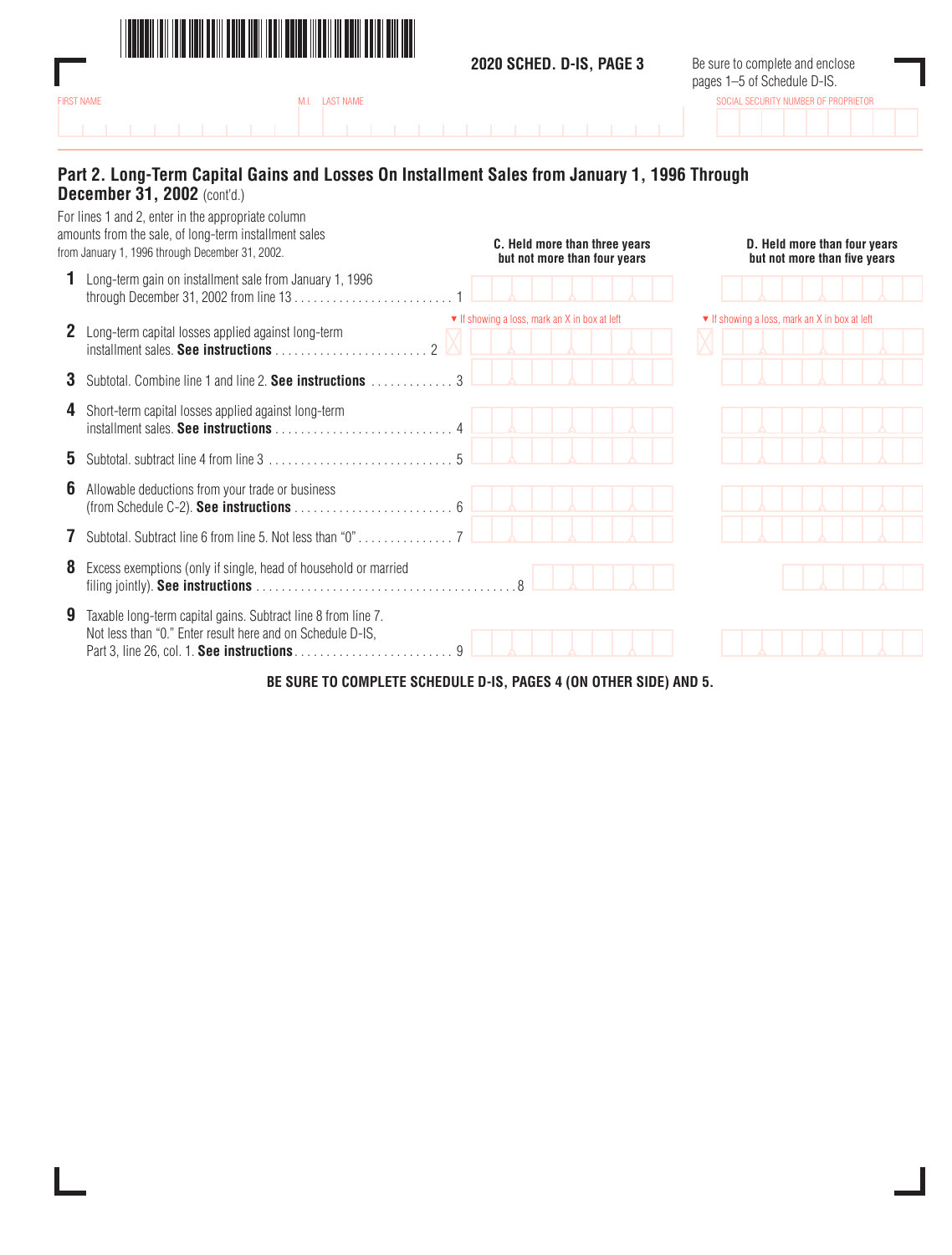

## **Part 2. Long-Term Capital Gains and Losses On Installment Sales from January 1, 1996 Through December 31, 2002** (cont'd.)

|    | For lines 1 and 2, enter in the appropriate column<br>amounts from the sale, of long-term installment sales<br>from January 1, 1996 through December 31, 2002. |               |                                               | E. Held more than five years<br>but not more than six years |  |  | F. Held more<br>than six years                |  |
|----|----------------------------------------------------------------------------------------------------------------------------------------------------------------|---------------|-----------------------------------------------|-------------------------------------------------------------|--|--|-----------------------------------------------|--|
|    | Long-term gain on installment sale from January 1, 1996                                                                                                        |               |                                               |                                                             |  |  |                                               |  |
|    | <b>2</b> Long-term capital losses applied against long-term                                                                                                    |               | ▼ If showing a loss, mark an X in box at left |                                                             |  |  | ▼ If showing a loss, mark an X in box at left |  |
| 3. | Subtotal. Combine line 1 and line 2. See instructions                                                                                                          | $\mathcal{S}$ |                                               |                                                             |  |  |                                               |  |
|    | 4 Short-term capital losses applied against long-term                                                                                                          |               |                                               |                                                             |  |  |                                               |  |
| 5. |                                                                                                                                                                | $\sqrt{2}$    |                                               |                                                             |  |  |                                               |  |
| 6  | Allowable deductions from your trade or business                                                                                                               |               |                                               |                                                             |  |  |                                               |  |
|    | Subtotal. Subtract line 6 from line 5. Not less than "0"                                                                                                       |               |                                               |                                                             |  |  |                                               |  |
| 8  | Excess exemptions (only if single, head of household or married                                                                                                |               |                                               |                                                             |  |  |                                               |  |
| 9  | Taxable long-term capital gains. Subtract line 8 from line 7.<br>Not less than "0." Enter result here and on Schedule D-IS,                                    | $\mathsf{Q}$  |                                               |                                                             |  |  |                                               |  |

**BE SURE TO COMPLETE SCHEDULE D-IS, PAGE 5.**